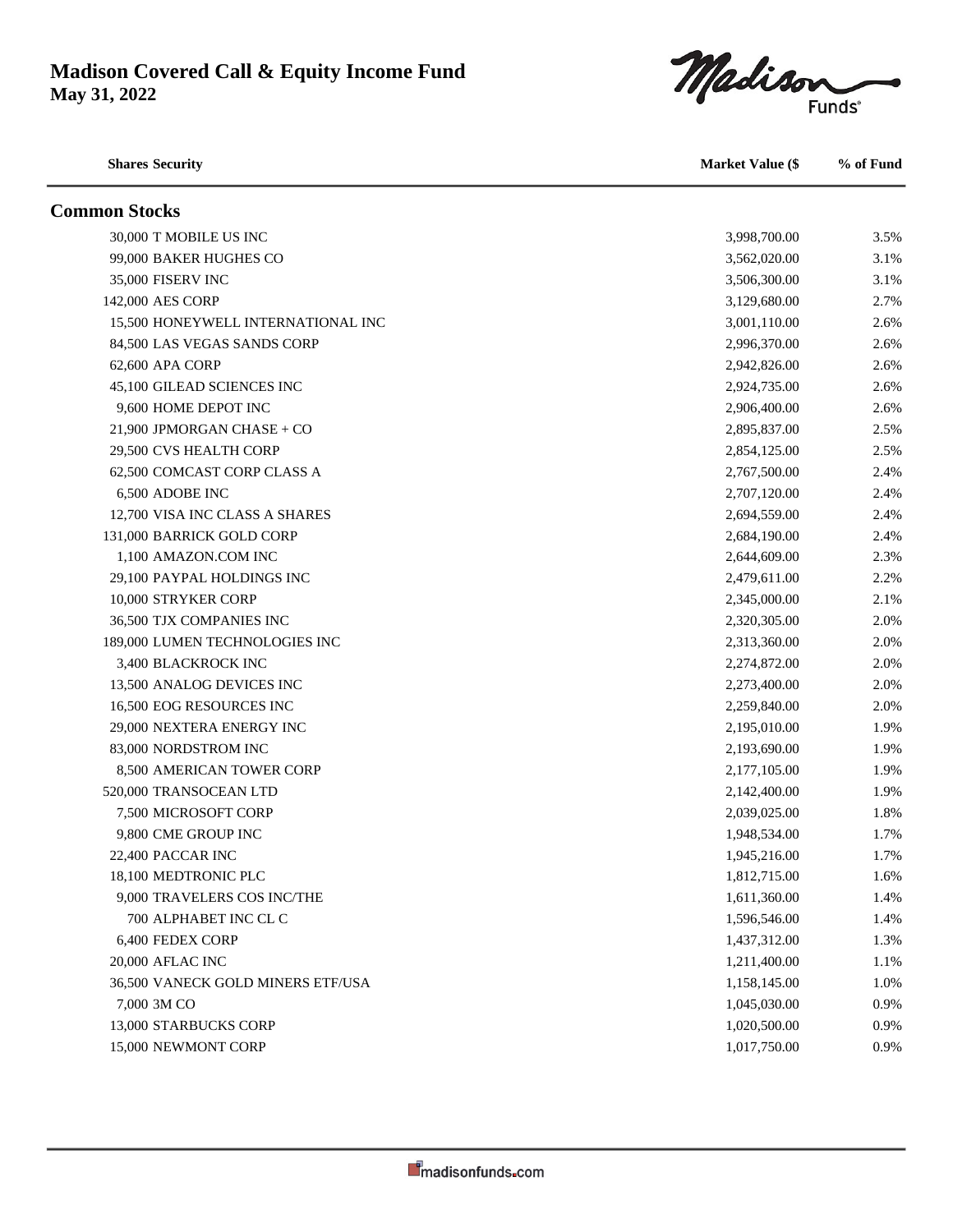

| <b>Par Value Security</b>          | <b>Market Value (\$ Interest Rate)</b> |     | <b>Maturity</b><br>Date | % of Fund |  |
|------------------------------------|----------------------------------------|-----|-------------------------|-----------|--|
| <b>Government Issues</b>           |                                        |     |                         |           |  |
| 21,248,353 SSC GOVERNMENT GVMXX EL | 21.248.352.81                          | 0.0 | 06/01/2022              | 18.6%     |  |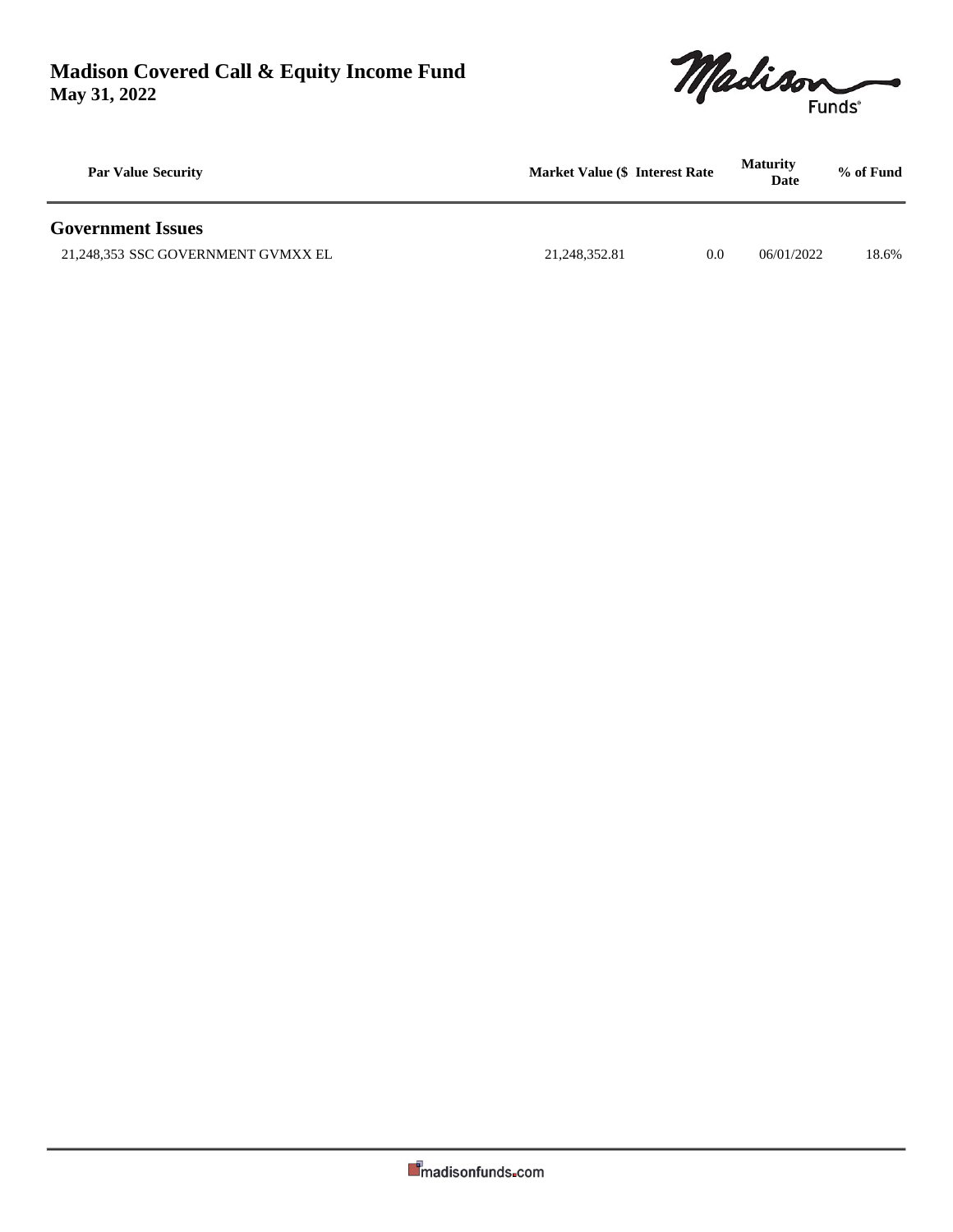

| <b>Contracts Security</b>        | <b>Exercise Price</b> | <b>Expiration Date</b> |            | <b>Market Value (\$)</b> |  |
|----------------------------------|-----------------------|------------------------|------------|--------------------------|--|
| <b>Call Options Written</b>      |                       |                        |            |                          |  |
| -446 APA CORP                    |                       | 47.50                  | 07/15/2022 | 162,790.00               |  |
| -100 EOG RESOURCES INC           |                       | 125.00                 | 06/17/2022 | 131,500.00               |  |
| -11 AMAZON.COM INC               |                       | 125.00                 | 07/15/2022 | 114,977.50               |  |
| -34 BLACKROCK INC                |                       | 650.00                 | 06/17/2022 | 93,670.00                |  |
| -185 T-MOBILE US INC             |                       | 135.00                 | 07/15/2022 | 84,175.00                |  |
| -224 PACCAR INC                  |                       | 90.00                  | 08/19/2022 | 84,000.00                |  |
| -80 VISA INC                     |                       | 210.00                 | 07/15/2022 | 82,000.00                |  |
| -64 FEDEX CORP                   |                       | 230.00                 | 07/15/2022 | 71,520.00                |  |
| -290 NEXTERA ENERGY INC          |                       | 77.50                  | 07/15/2022 | 65,250.00                |  |
| -50 AMERICAN TOWER CORP          |                       | 250.00                 | 07/15/2022 | 63,750.00                |  |
| -200 AFLAC INC                   |                       | 60.00                  | 08/19/2022 | 63,000.00                |  |
| -65 EOG RESOURCES INC            |                       | 130.00                 | 06/17/2022 | 59,800.00                |  |
| -135 ANALOG DEVICES INC          |                       | 170.00                 | 06/17/2022 | 58,050.00                |  |
| -710 BAKER HUGHES CO             |                       | 40.00                  | 07/15/2022 | 53,250.00                |  |
| -7 ALPHABET INC                  |                       | 2,500.00               | 08/19/2022 | 52,745.00                |  |
| -36 HOME DEPOT INC/THE           |                       | 300.00                 | 07/15/2022 | 47,160.00                |  |
| -710 AES CORP/THE                |                       | 24.00                  | 08/19/2022 | 40,825.00                |  |
| -210 CVS HEALTH CORP             |                       | 100.00                 | 07/15/2022 | 40,530.00                |  |
| -98 CME GROUP INC                |                       | 220.00                 | 09/16/2022 | 40,180.00                |  |
| -35 AMERICAN TOWER CORP          |                       | 250.00                 | 06/17/2022 | 34,650.00                |  |
| -185 TJX COS INC/THE             |                       | 67.50                  | 07/15/2022 | 26,362.50                |  |
| -63 STRYKER CORP                 |                       | 250.00                 | 07/15/2022 | 22,365.00                |  |
| -180 APA CORP                    |                       | 55.00                  | 07/15/2022 | 22,050.00                |  |
| -75 MICROSOFT CORP               |                       | 300.00                 | 07/15/2022 | 15,525.00                |  |
| -47 ADOBE INC                    |                       | 500.00                 | 07/15/2022 | 14,523.00                |  |
| -180 TJX COS INC/THE             |                       | 70.00                  | 07/15/2022 | 14,310.00                |  |
| -33 HONEYWELL INTERNATIONAL INC  |                       | 200.00                 | 07/15/2022 | 12,705.00                |  |
| -115 T-MOBILE US INC             |                       | 140.00                 | 06/17/2022 | 11,960.00                |  |
| -18 ADOBE INC                    |                       | 475.00                 | 07/15/2022 | 11,700.00                |  |
| -150 NEWMONT CORP                |                       | 75.00                  | 07/15/2022 | 11,625.00                |  |
| -60 HOME DEPOT INC/THE           |                       | 320.00                 | 06/17/2022 | 9,450.00                 |  |
| -90 TRAVELERS COS INC/THE        |                       | 185.00                 | 06/17/2022 | 7,425.00                 |  |
| -181 MEDTRONIC PLC               |                       | 110.00                 | 07/15/2022 | 7,149.50                 |  |
| -280 BAKER HUGHES CO             |                       | 40.00                  | 06/17/2022 | 5,600.00                 |  |
| -130 STARBUCKS CORP              |                       | 85.00                  | 06/17/2022 | 4,745.00                 |  |
| -50 JPMORGAN CHASE + $CO$        |                       | 140.00                 | 06/17/2022 | 3,325.00                 |  |
| -122 HONEYWELL INTERNATIONAL INC |                       | 210.00                 | 06/17/2022 | 2,745.00                 |  |
| -175 FISERV INC                  |                       | 110.00                 | 06/17/2022 | 2,625.00                 |  |
| -47 VISA INC                     |                       | 230.00                 | 06/17/2022 | 2,585.00                 |  |
| -70 3M CO                        |                       | 160.00                 | 06/17/2022 | 2,065.00                 |  |
| -315 COMCAST CORP                |                       | 50.00                  | 06/17/2022 | 787.50                   |  |
| -464 BARRICK GOLD CORP           |                       | 26.00                  | 06/17/2022 | 696.00                   |  |
| -85 CVS HEALTH CORP              |                       | 110.00                 | 06/17/2022 | 595.00                   |  |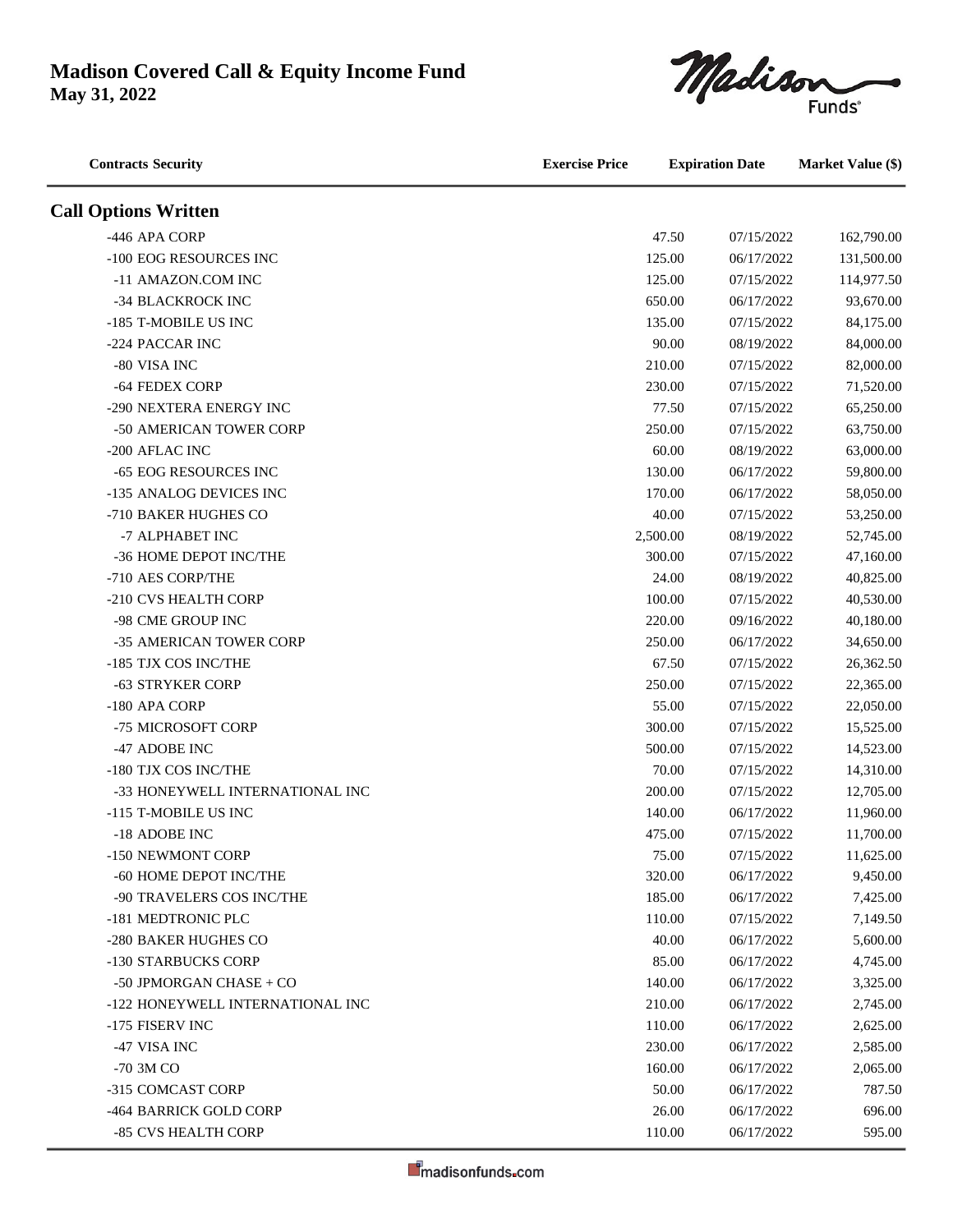Madison **Funds**<sup>\*</sup>

-37 STRYKER CORP 270.00 06/17/2022 0.00